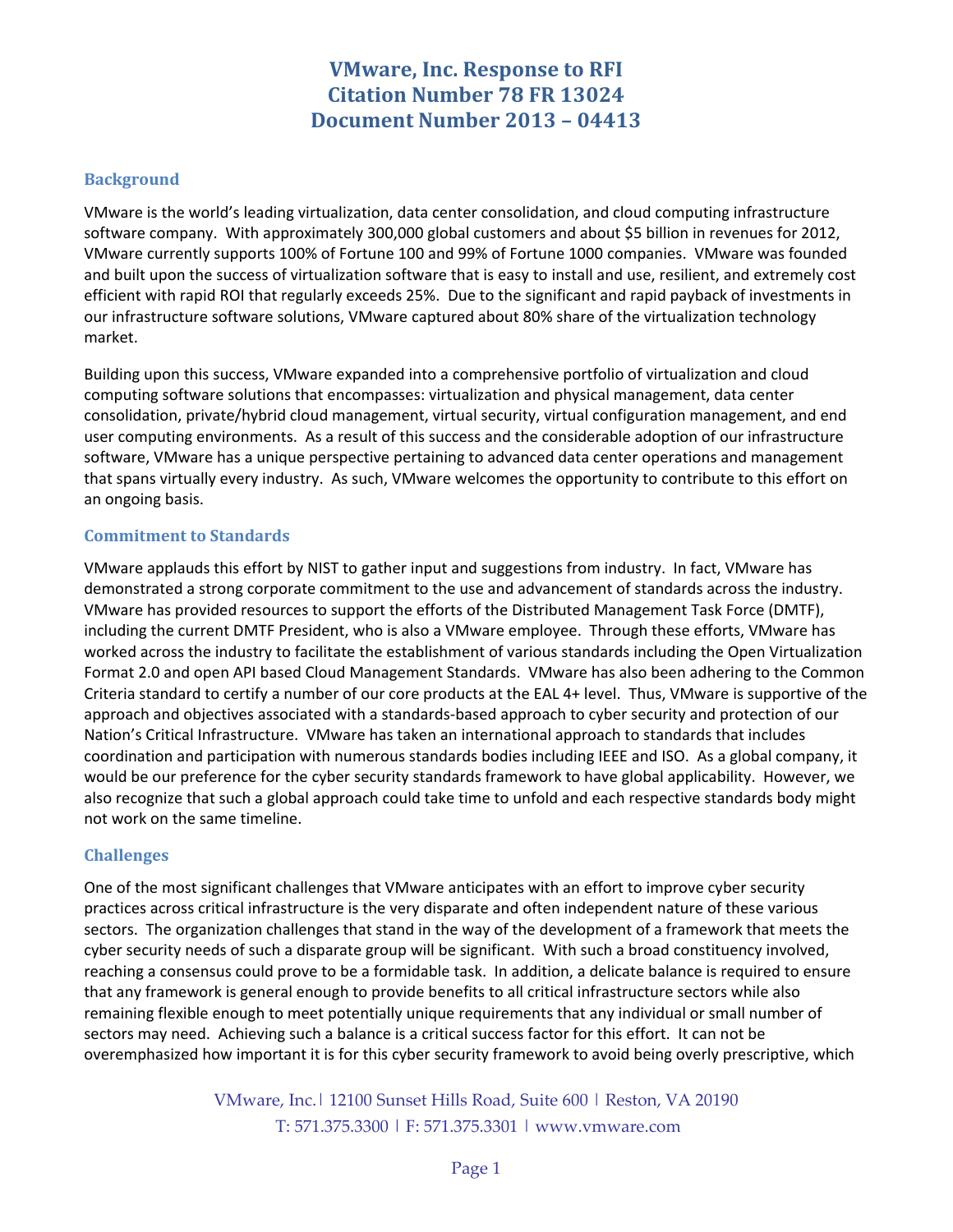# **VMware, Inc. Response to RFI Citation Number 78 FR 13024 Document Number 2013 – 04413**

could drive up costs and complexity across the entire critical infrastructure ecosystem – and would be counterproductive to the primary objective of improving cyber security.

#### **Risk Management**

Current risk management frameworks such as FISMA, DIACAP and the new FedRAMP process are good examples of processes that are supported by standards that address the three inter-related aspects of a comprehensive risk management approach: managerial, operational, and technical control environments. Both FISMA and DIACAP are very mature frameworks for ensuring that a comprehensive approach to risk management is adopted and institutionalized. Since FedRAMP is based upon these proven processes, it will also gain from the years of experience and lessons learned across the government through their use. The primary challenge associated with these legacy approaches is to steer away from the historical tendency to take a "check-the-box" approach to managing risk. In today's highly dynamic and threat filled environment, a truly risk based approach to cyber security is required.

Due to the extensive capabilities in data center management, virtualization and cloud computing provided by our software based solutions, VMware has a broad and unique perspective within the risk management ecosystem. First, VMware virtualization technology has enabled a massive consolidation across the server and infrastructure layer within data centers. At the same time, through policy driven automation and multi-site fail over, VMware has developed considerable expertise in the components necessary to manage risk at the management level. In addition, VMware technology has helped to combine IT roles in a manner than increases efficiency but at the same time includes features that enable the largest and most complex organizations to maintain, log, and manage separation of duties.

In a similar manner, VMware technologies have become a major component of modern, agile data centers from an operational perspective. Operationally, VMware software enables a very dynamic and agile operating environment. In no small way, this very dynamic nature of applications and data running on our infrastructure software can be made inherently more secure. Moreover, VMware has continued to drive our research and development activities towards the expansion and extension of a security "defense-in-depth" architectural model into the virtual and cloud computing environment. As a result, we have learned how our infrastructure products, features, and capabilities can be integrated and enacted within a broader solution that is substantially more secure than the legacy alternatives. For example, we are aware of one Federal agency customer that is using a number of our products to implement an "auto-quarantine" capability that balances the need for increased automation and security without impacting operations and users.

From a technology standpoint, VMware software enables a considerable consolidation at the infrastructure level. Through this consolidation, and the significant reduction of basic footprint exposure, many data centers have been made to be more secure. Our automation technology enables customers to configure security approved baselines at the virtual server level, virtual firewall level, and even the virtual data center level and leverage the automation features of our management software to ensure real-time configurations remain in

> VMware, Inc.| 12100 Sunset Hills Road, Suite 600 | Reston, VA 20190 T: 571.375.3300 | F: 571.375.3301 | www.vmware.com